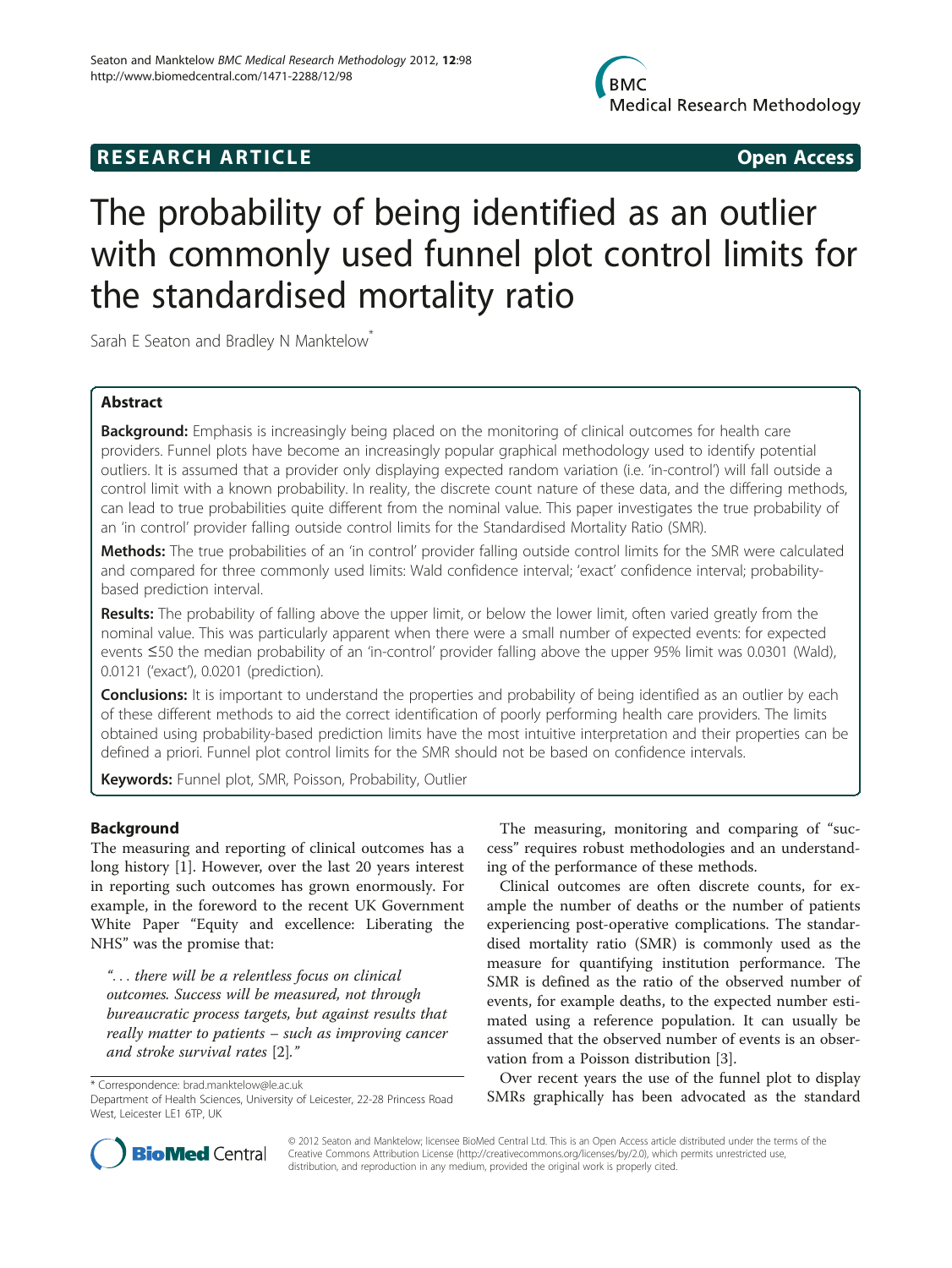method for institutional comparisons using crosssectional data [[4-9\]](#page-6-0). In the UK the use of funnel plots has been recommended by groups including the National Clinical Audit Advisory Group and the Association of Public Health Observatories [[10,11\]](#page-6-0). With its roots in Statistical Process Control (SPC), a funnel plot comprises the plotting of an outcomes summary statistic from each individual institution against a specified 'target', together with upper and lower control limits. In the case of SMRs, the 'target' is the point at which the SMR equals one, i.e. the observed number of deaths equals the expected number. Usually two sets of control limits are displayed: typically 95% 'alarm' limits and 99.8% 'action' limits which roughly equate to  $\pm 2$  and  $\pm 3$  standard deviations respectively. Institutions falling outside the control limits are seen as potential outliers and it is recommended that possible causes for this are investigated [\[10\]](#page-6-0). Being identified as a potential outlier can have important consequences for the institution involved so it is crucial that funnel plots are produced and interpreted correctly.

Several methods have been suggested to estimate the control limits for funnel plots for the SMR and these proposed approaches can be divided into two broad categories: confidence intervals [[5,12-](#page-6-0)[17\]](#page-7-0), and probabilitybased prediction intervals [[9,12\]](#page-6-0).

Confidence intervals for the Poisson distribution can be approximated using the Normal distribution (the Wald interval). However, it is well recognised that such limits can perform poorly, in particular for small samples [[18](#page-7-0)]. An alternative 'exact' method using the link between the Chi-square and Poisson distributions has been used to construct control limits for funnel plots [[3,](#page-6-0)[19\]](#page-7-0). However, a potential problem in using confidence intervals is that, for funnel plots, they do not provide the answer to the question being asked. A confidence interval is used to make inferences on the value of a parameter given an observed sample of data. Funnel plot control limits, on the other hand, are used to make inferences about a future observation given known values of the parameters.

Prediction intervals are an alternative to confidence intervals. Using prediction intervals, funnel plot control limits are calculated so that an observation from a provider with an underlying performance equal to the 'target' (i.e. 'in control') will fall above, or below, the control limits with a known probability. This probability can be calculated directly, in this case using the cumulative probability distribution of the Poisson distribution.

Both confidence and prediction intervals can be calculated using standard statistical software or by using tools which have been specifically developed [[12,](#page-6-0)[15,17\]](#page-7-0). However, despite the theoretical differences between these two types of intervals, whichever method is used the intervals on a funnel plot are generally interpreted as

prediction intervals: that is, for an 'in control' (only displaying variation which is expected) provider the probability of the observed outcome falling within the interval is equal to the nominal significance of the interval. For example, such an observation would have a probability of 0.95 of falling within the limits of a 95% interval and hence for an equal tailed interval a probability of 0.025 of falling above the upper limit and a probability of 0.025 of falling below the lower limit. While confidence intervals by definition may not have these probability characteristics, they may offer a good approximation and have the added advantage of being familiar to users.

In addition, although funnel plots are now widely used and can be easily obtained, the properties of the control limits remain unclear no matter which method is used to calculate the control limits. It has long been noted that exact probability statements are impossible in the case of discrete probability distributions [\[20](#page-7-0)]. Observed outcomes from a Poisson distribution can only take integer values and, therefore, *exact* probability based prediction limits do not exist. For example, for a sample from a population following a Poisson distribution with a mean of 10 the probability of observing more than 16 events is 0.027 whereas the probability of observing more than 17 events is 0.014. It is not possible to specify an outcome for which the probability is exactly 0.025.

It is unclear what the true probability is of an 'in control' unit falling outside of the control limits for the SMR and hence being labelled as a potential outlier. This knowledge is important in order to be able to draw meaningful inferences from funnel plots. This paper investigates the true probability of an 'in control' provider falling outside control limits for different numbers of expected events for the SMR.

### Methods

The probability of an observation from an 'in control' institution falling outside 95% and 99.8% control limits for funnel plots of the SMR were calculated for three commonly used methods based on the Poisson distribution: Wald confidence intervals; 'exact' confidence intervals and probability based prediction intervals.

#### Confidence intervals

The limits of the Wald confidence interval for the Poisson distribution with mean  $\lambda$  (where  $\lambda$  is the expected number of events for the SMR) are given by  $\lambda \pm z_{1-\frac{\alpha}{2}\sqrt{\lambda}}$ , where  $z_a$  denotes the  $a^{\rm th}$  percentile from the standard Normal distribution.

For the 'exact' confidence intervals the lower limit is given by  $\frac{1}{2} \left( \chi^2_{2\lambda, \alpha/2} \right)$  and the upper by  $\frac{1}{2} \left( \chi^2_{2[\lambda+1], 1-\alpha/2} \right)$ ,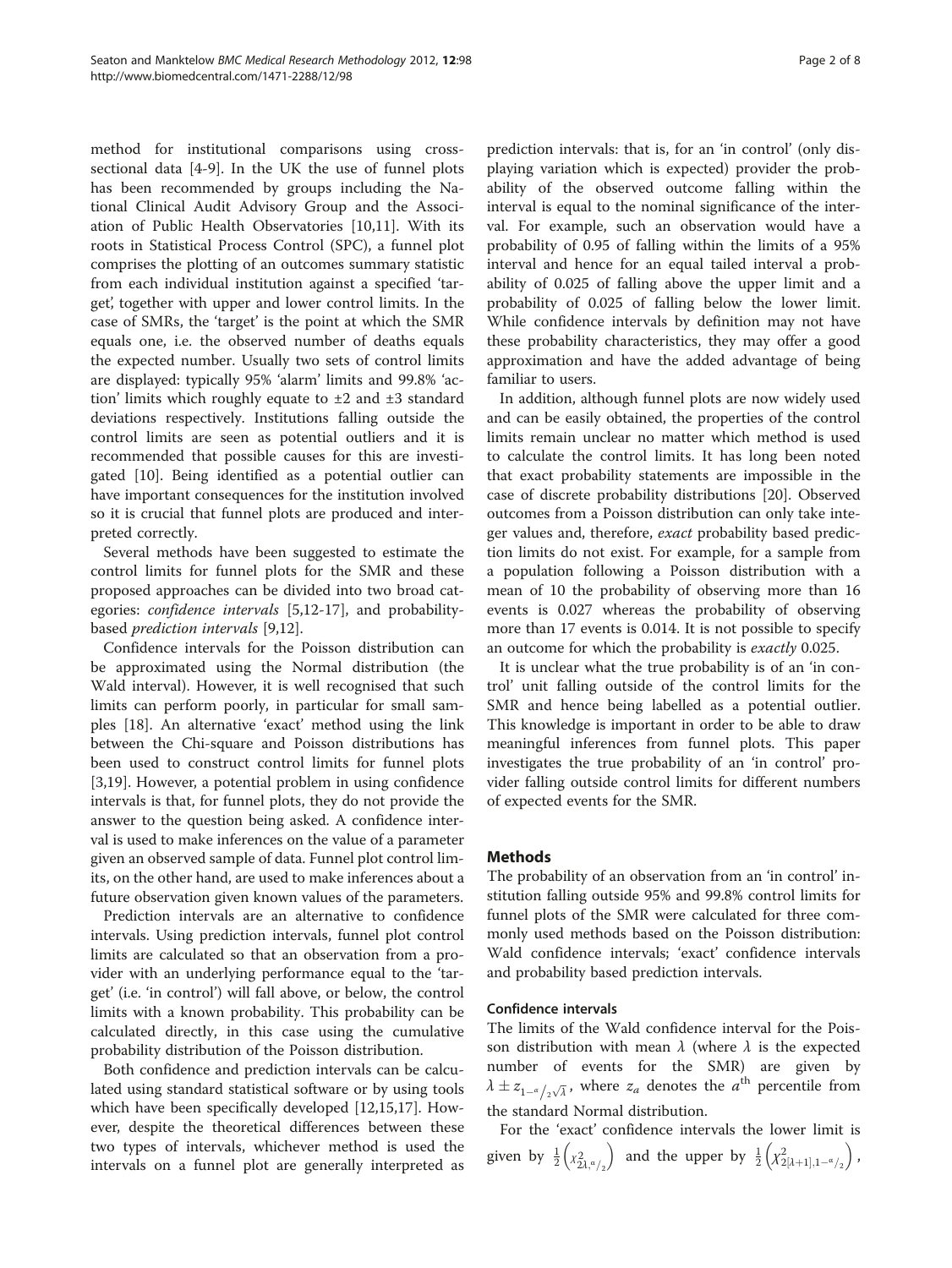where  $\chi_{b,c}^2$  denotes the  $b^{\text{th}}$  lower percentile of the chisquare distribution with  $c$  degrees of freedom.

#### Prediction intervals

Probability-based prediction intervals were also calculated. The observed outcome of a new observation from an 'in control' institution will be expected to lie below the lower limit (L) with probability no greater than  $\alpha/2$ and above the upper limit  $(U)$  of a 100(1-α)% control interval also with probability no greater than  $\alpha/2$ . Hence, the lower control limit  $L$  can be defined as the smallest integer  $x_L$  such that  $P(X \le x_L) \ge \alpha/2$  and the upper control limit  $U$  defined as the largest integer  $x_U$  such that  $P(X \ge x_U) \ge \alpha/2$ , where  $X = (0,1,2,...)$ .

#### Statistical analysis

The 95% and 99.8% control limits were calculated for values of the mean  $\lambda$  for  $1 \leq \lambda \leq 10,000$  using the three methods described. These limits were plotted for values of  $\lambda$  from 1 to 50. As these control limits are derived for observations from populations assumed to follow a known probability distribution (Poisson) it is simple to calculate the true probability of a new 'in control' observation falling outside the limits directly from the Poisson cumulative probability distribution. The probabilities of an observation from an 'in control' institution falling above or below each of the three sets of limits were calculated and the median, minimum and maximum values tabulated for pre-specified ranges of  $\lambda$ .

The SAS/BASE software, Version 9.2 was used for all calculations and SAS/GRAPH software, Version 9.2 was used to produce the graphs.

#### Results

The control limits obtained using the three methods investigated in this paper were plotted for values of  $\lambda$ (where  $\lambda$  is the expected number of events) from 1 to 50 (Figure [1](#page-3-0)). The prediction interval has been smoothed using the interpolation method proposed by Spiegelhalter [\[6](#page-6-0)] for aesthetic purposes only. This interpolation method does not affect the probability of being identified as an outlier. No interpolation has been applied to the confidence interval methods. For both the 95% and 99.8% control limits the values for the limits varied greatly between the three methods. For both sets of control limits the values of both the lower and upper control limits obtained using the 'exact' confidence interval were higher than those of the other two methods. The values obtained using the Wald confidence interval method tended to be the lowest, although these were very similar to the values from the prediction interval for the lower 95% control limits.

However, since the SMR can only take certain values at each value of  $\lambda$ , due to the fact that the observed number of events must be a whole number, the actual probability of an observation falling outside of a limit can be the same even if the values of the limits themselves are different. So the probability of an observation from an 'in control' institution falling below the lower limit or above the upper limit of two-sided 95% and 99.8% control limits was calculated directly from the cumulative Poisson distribution for values of  $\lambda$  up to  $\lambda = 10,000$ . The range and median value of these probabilities was calculated for intervals of  $\lambda$  (Table [1\)](#page-4-0).

#### Wald confidence intervals

For both the 95% and 99.8% control limits obtained using Wald confidence intervals the probability of an observation from an 'in control' institution falling below the lower limit was almost always less than the nominal probabilities of 0.0250 and 0.001 (Figure [2](#page-5-0)) for the values of  $\lambda$  investigated. Although the probabilities tended to the nominal values as  $\lambda$  increased, even for  $500 \le \lambda \le 1,000$  the median probability was 0.0240 (range 0.0225 to 0.0251) for the 95% interval and 0.0008 (range 0.0007 to 0.0009) for the 99.8% interval (Table [1\)](#page-4-0).

Conversely, the probability of an observation falling above the upper control limit by the Wald confidence interval was generally greater than the nominal probabilities of 0.025 and 0.001 (Figure [3\)](#page-6-0). For values  $500 \le \lambda \le 1,000$  the median probability was 0.0260 (range 0.0249 to 0.0275) for the 95% interval and 0.0011(range 0.0011 to 0.0013) for the 99.8% interval (Table [1\)](#page-4-0).

## 'Exact' confidence interval

The probability of an observation from an 'in control' institution falling below the lower control limits obtained using 'exact' confidence intervals was always greater than the nominal probability (Figure [2\)](#page-5-0). For  $500 \le \lambda \le 1,000$ the median probability was 0.0261 (range 0.0249 to 0.0277) for the 95% interval and 0.0012 (range 0.0011 to 0.0013) for the 99.8% interval (Table [1\)](#page-4-0).

However, the coverage probability of falling above the upper limit of the 'exact' confidence interval was generally less than the nominal probabilities of 0.025 and 0.001 (Figure [3](#page-6-0)). Although the probabilities tended to the nominal values as  $\lambda$  increased, even for values  $500 \le \lambda \le 1,000$  the median probability was 0.0220 (range 0.0203 to 0.0232) for the 95% interval and 0.0007 (range 0.0006 to 0.0008) for the 99.8% interval (Table [1\)](#page-4-0).

#### Prediction intervals

By definition, the probability of an observation from an 'in control' institution falling outside the control limits was always less than the nominal probabilities of 0.025 and 0.001 (Figures [2](#page-5-0) and [3](#page-6-0)) for both the lower and upper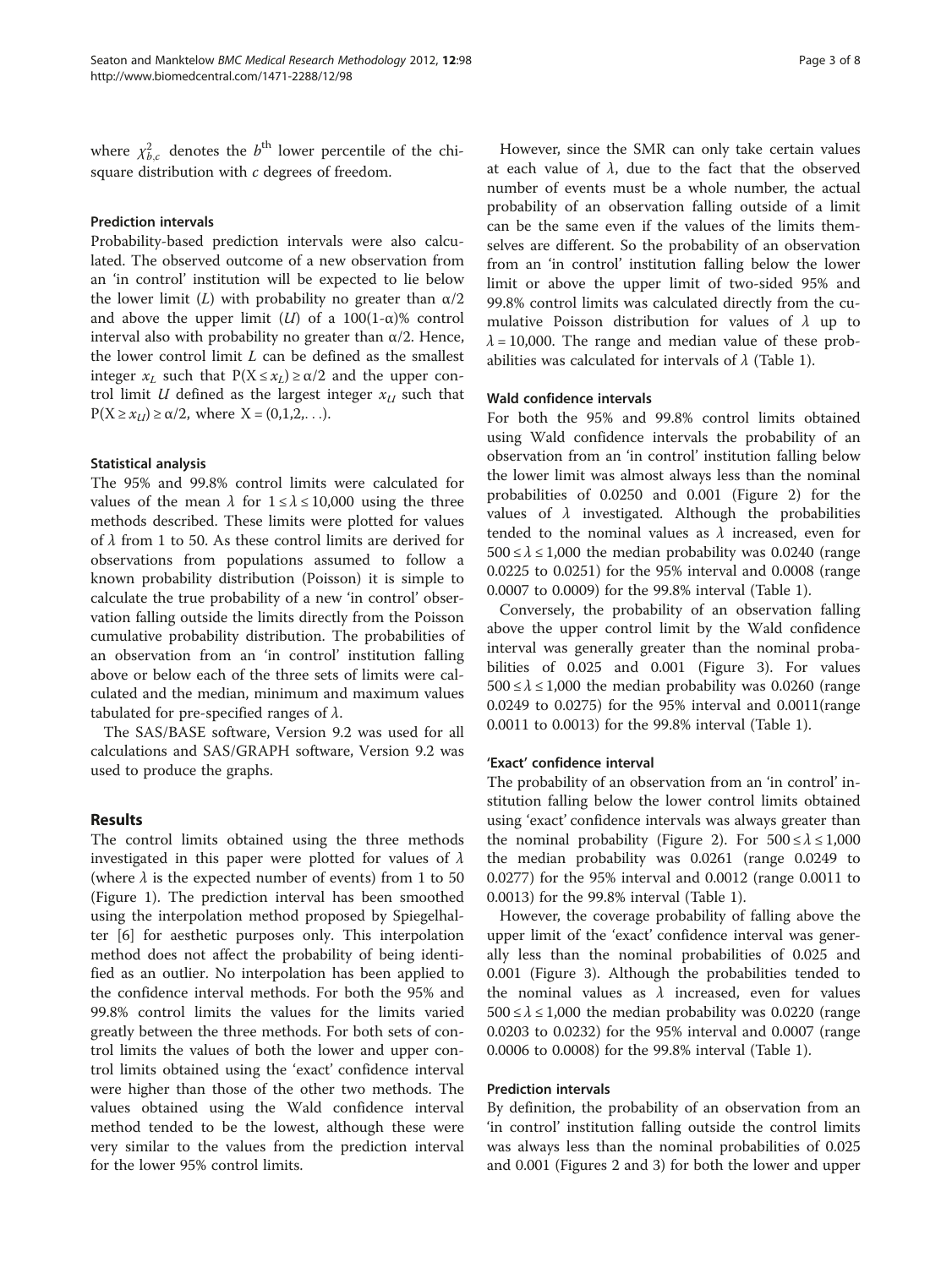<span id="page-3-0"></span>Seaton and Manktelow BMC Medical Research Methodology 2012, 12:98 http://www.biomedcentral.com/1471-2288/12/98



control limits obtained from the prediction interval. As with the other methods, the probability of an observation from an 'in control' provider lying outside of the limits tended to the nominal values as  $\lambda$  increased. For  $500 \le \lambda \le 1,000$  the median probability was 0.0239 (range 0.0224 to 0.0250) for the 95% interval and 0.0009 (range 0.0009 to 0.0010) for the lower control limit of the 99.8% interval (Table [1](#page-4-0)).

## **Discussion**

Funnel plots are now commonly used tools for the identification of health care providers with potentially outlying performance. In the case of the SMR, funnel plots have the convenience of allowing the SMR from an individual provider to be plotted on a graph where the control limits have been pre-drawn. Their interpretation is, at first sight, also straightforward: the observed SMR for a provider whose underlying performance matches the 'target' will fall outside the control limits with a known (nominal) probability. However, as has been shown in this paper the true probability of falling outside of the limits does not always match this nominal value. Two reasons for this mismatch were investigated here: 1) the use of different methods to construct the control limits; 2)

the effect of discrete outcomes in preventing the specification of exact probabilities.

Three commonly used methods based on the Poisson distribution have been investigated for 95% and 99.8% control limits for funnel plots of the SMR. Two of these methods were based on confidence intervals and the third was the prediction interval derived using the Poisson cumulative probability distribution. The methods produced different control limits and different probabilities for an 'in control' unit to fall outside of these limits. The probability of a provider being identified as a potential outlier is dependent, therefore, on the method used to calculate the control limits.

Whilst no one method performs well for all values of  $\lambda$ (the expected number of events), the 'exact' confidence interval method performed particularly poorly and should be avoided if a probability close to the nominal value is desired. The probability of the observed outcome from an 'in control' institution falling outside of the limits of 'exact' confidence interval can be quite different from the assumed nominal values. For example, if the expected number of events is between 1 and 50 the median probability of an 'in control' institution falling above the upper limit of a 95% control interval and,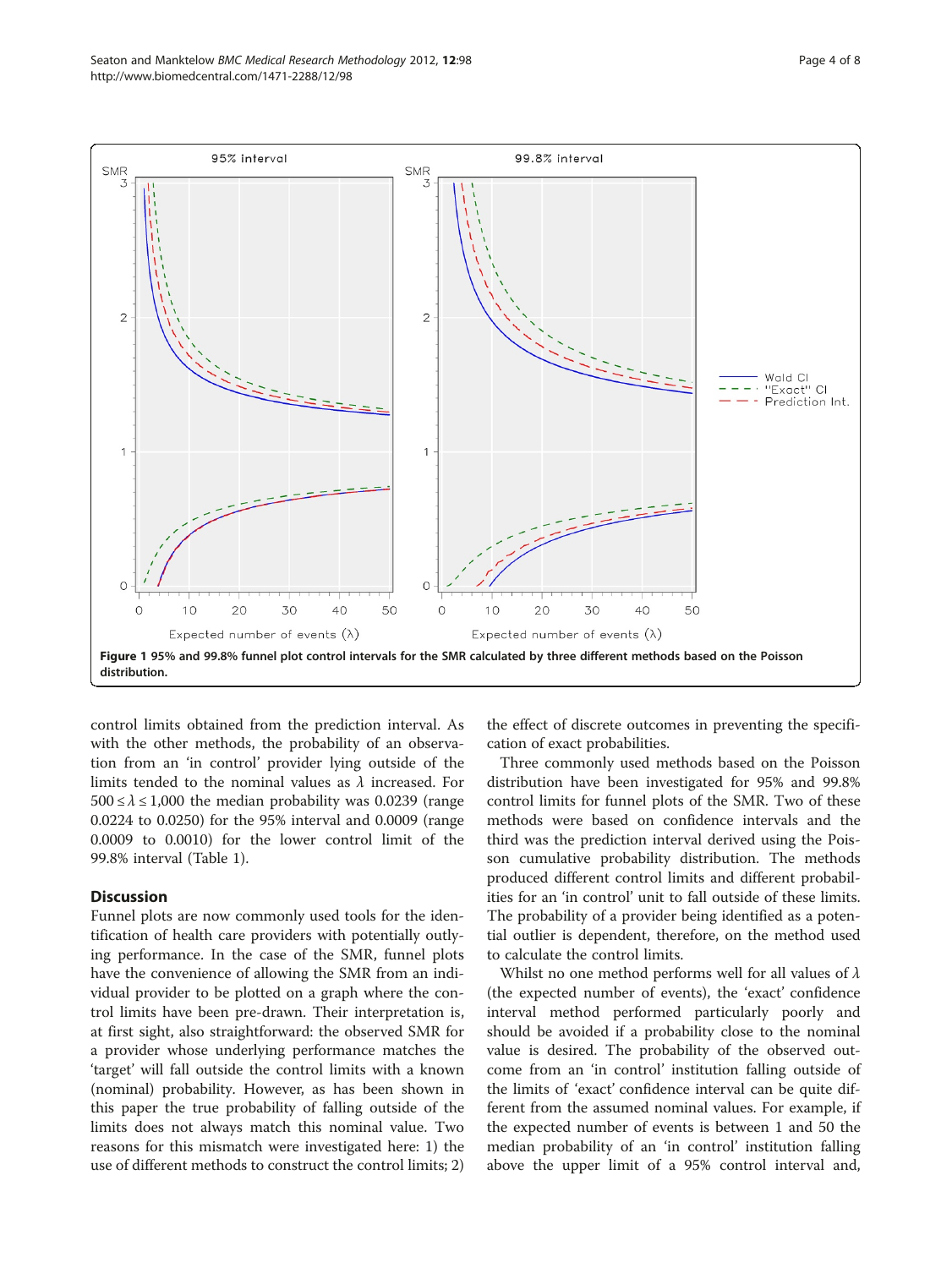<span id="page-4-0"></span>

| Table 1 Median, minimum and maximum probability of an observation from an 'in control' process falling below the      |  |  |  |
|-----------------------------------------------------------------------------------------------------------------------|--|--|--|
| lower limit, and above the upper limit, of 95% and 99.8% funnel plot control limits for the SMR using three different |  |  |  |
| methods to calculate the limits                                                                                       |  |  |  |

|                      |        | Wald confidence interval |        |        | 'Exact' confidence interval |        |        | <b>Prediction interval</b> |        |  |
|----------------------|--------|--------------------------|--------|--------|-----------------------------|--------|--------|----------------------------|--------|--|
| λ                    | Median | Min                      | Max    | Median | Min                         | Max    | Median | Min                        | Max    |  |
| 95% control limits   |        |                          |        |        |                             |        |        |                            |        |  |
| Lower                |        |                          |        |        |                             |        |        |                            |        |  |
| $1 - 50$             | 0.0184 | $\circ$                  | 0.0250 | 0.0325 | 0.0219                      | 0.3679 | 0.0186 | $\circ$                    | 0.0250 |  |
| $>50-100$            | 0.0216 | 0.0172                   | 0.0251 | 0.0287 | 0.0248                      | 0.0351 | 0.0215 | 0.0172                     | 0.0250 |  |
| $>100 - 500$         | 0.0233 | 0.0194                   | 0.0251 | 0.0267 | 0.0248                      | 0.0317 | 0.0233 | 0.0194                     | 0.0250 |  |
| $>500-1000$          | 0.0240 | 0.0225                   | 0.0251 | 0.0261 | 0.0249                      | 0.0277 | 0.0239 | 0.0224                     | 0.0250 |  |
| $>1000 - 10000$      | 0.0246 | 0.0232                   | 0.0250 | 0.0254 | 0.0250                      | 0.0269 | 0.0246 | 0.0232                     | 0.0250 |  |
| Upper                |        |                          |        |        |                             |        |        |                            |        |  |
| $1 - 50$             | 0.0301 | 0.0203                   | 0.0841 | 0.0121 | 0.0003                      | 0.0177 | 0.0201 | 0.0052                     | 0.0250 |  |
| $>50-100$            | 0.0280 | 0.0247                   | 0.0331 | 0.0166 | 0.0129                      | 0.0196 | 0.0220 | 0.0184                     | 0.0250 |  |
| $>100 - 500$         | 0.0266 | 0.0248                   | 0.0307 | 0.0203 | 0.0157                      | 0.0225 | 0.0234 | 0.0200                     | 0.0250 |  |
| $>500-1000$          | 0.0260 | 0.0249                   | 0.0275 | 0.0220 | 0.0203                      | 0.0232 | 0.0240 | 0.0226                     | 0.0250 |  |
| $>1000 - 10000$      | 0.0254 | 0.0249                   | 0.0268 | 0.0238 | 0.0216                      | 0.0244 | 0.0246 | 0.0233                     | 0.0250 |  |
| 99.8% control limits |        |                          |        |        |                             |        |        |                            |        |  |
| Lower                |        |                          |        |        |                             |        |        |                            |        |  |
| $1 - 50$             | 0.0002 | $\circ$                  | 0.0006 | 0.0028 | 0.0016                      | 0.3679 | 0.0006 | $\circ$                    | 0.0010 |  |
| $>50-100$            | 0.0005 | 0.0003                   | 0.0007 | 0.0017 | 0.0014                      | 0.0026 | 0.0008 | 0.0006                     | 0.0010 |  |
| $>100 - 500$         | 0.0007 | 0.0005                   | 0.0009 | 0.0013 | 0.0012                      | 0.0020 | 0.0009 | 0.0007                     | 0.0010 |  |
| $>500-1000$          | 0.0008 | 0.0007                   | 0.0009 | 0.0012 | 0.0011                      | 0.0013 | 0.0009 | 0.0009                     | 0.0010 |  |
| $>1000 - 10000$      | 0.0009 | 0.0008                   | 0.0010 | 0.0011 | 0.0010                      | 0.0012 | 0.0010 | 0.0009                     | 0.0010 |  |
| Upper                |        |                          |        |        |                             |        |        |                            |        |  |
| $1 - 50$             | 0.0021 | 0.0014                   | 0.0133 | 0.0002 | 0.0000                      | 0.0004 | 0.0007 | 0.0002                     | 0.0010 |  |
| $>50-100$            | 0.0016 | 0.0013                   | 0.0021 | 0.0004 | 0.0002                      | 0.0005 | 0.0008 | 0.0007                     | 0.0010 |  |
| $>100 - 500$         | 0.0013 | 0.0011                   | 0.0018 | 0.0006 | 0.0004                      | 0.0007 | 0.0009 | 0.0007                     | 0.0010 |  |
| $>$ 500-1000         | 0.0011 | 0.0011                   | 0.0013 | 0.0007 | 0.0006                      | 0.0008 | 0.0009 | 0.0009                     | 0.0010 |  |
| $>1000 - 10000$      | 0.0011 | 0.0010                   | 0.0012 | 0.0009 | 0.0007                      | 0.0009 | 0.0010 | 0.0009                     | 0.0010 |  |

The probabilities here are calculated directly from the cumulative Poisson distribution.

hence, being identified as a potential outlier, is 0.012 instead of 0.025: i.e. less than half the presumed probability. Often with SMRs very small numbers of events occur and, therefore, the potential for being identified by this method is decreased particularly when  $\lambda$  is small.

It is also important to consider the properties of the method used when interpreting any results or limits produced. Although confidence intervals are often more familiar to the reader, a disadvantage of their use in this context is that they are often interpreted incorrectly.

Probability-based prediction intervals allow a more straightforward interpretation of control limits. In this paper they were defined so that the probability of falling outside a control limit was always less than, or equal to, the nominal probability: for example, the probability of falling above the upper limit of 95% control limits is

always less than, or equal to, 0.025. However, the control limits could equally have been derived so that the probability of an observation from an 'in control' provider falling outside of the limits was at least equal to the nominal value or, indeed, some combination of the two approaches to obtain a value that produced a probability closest to the nominal value [\[6](#page-6-0)[,21,22](#page-7-0)]. The decision of which of these options to use will depend on various factors, including the clinical question of interest. However, the important point is that if the control limits are obtained from probability-based prediction intervals then this property of the limits can be specified a priori. This cannot be done if the control limits are based on confidence intervals.

Funnel plots can be used to answer questions other than just "Which providers' results are not compatible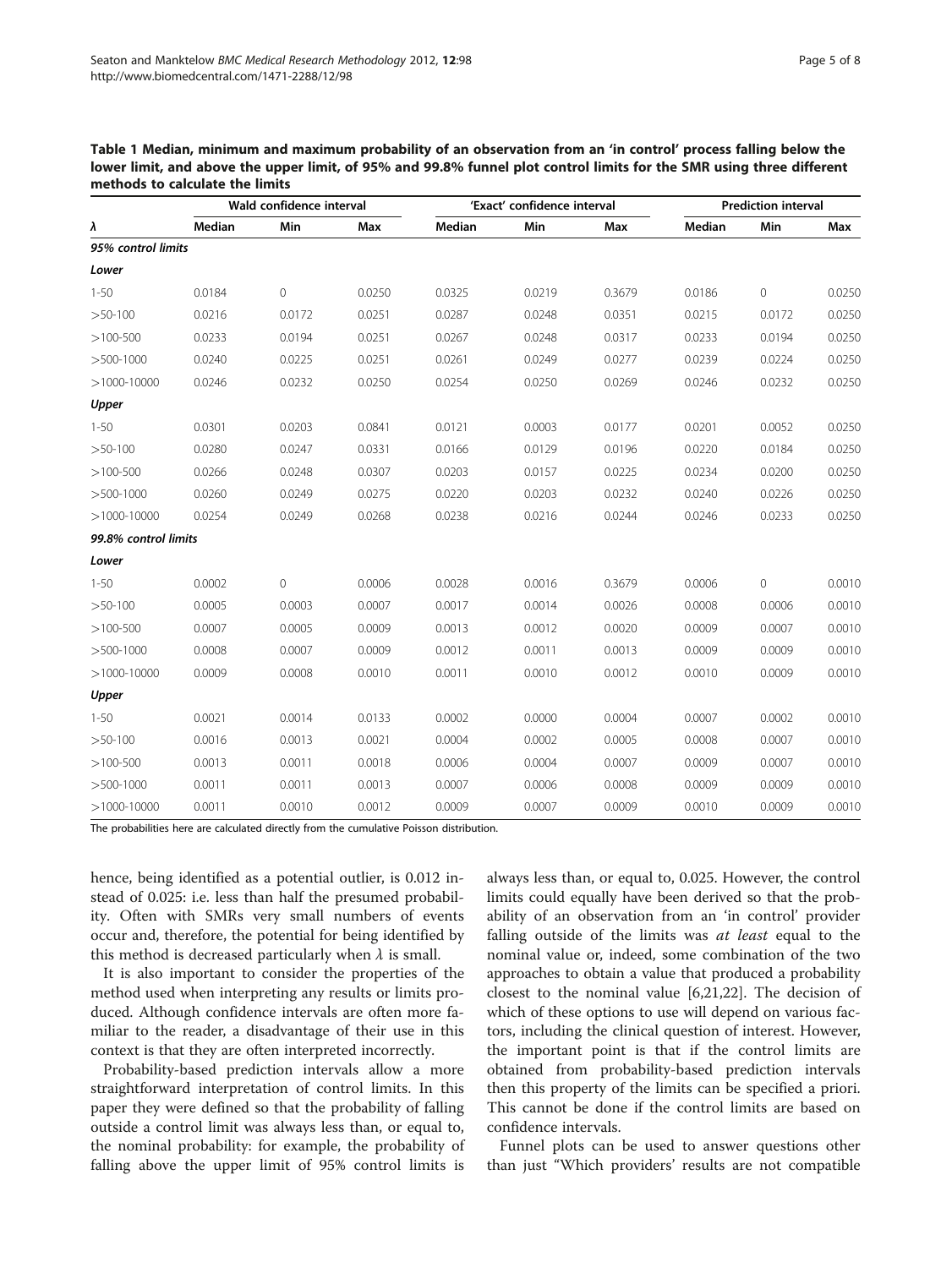<span id="page-5-0"></span>

with the target" [[23\]](#page-7-0). While investigating alternative approaches is beyond the scope of this paper, the same principle applies that only the use of prediction intervals can produce control limits with probability properties specified a priori.

It also seems appropriate that there is a need for the limits to be symmetrical, that is have the same properties for falling above the upper control limit as falling below the lower control limit. The Stata function FUN-NELCOMPAR, for example, has asymmetrical tails in that the probability of an observation falling below the lower limit is always less than, or equal to, the nominal value (i.e.  $P(X \le x_L) \le \alpha/2$ ) whereas the probability of an observation falling above the upper limit is always at least the nominal value (i.e.  $P(X \ge x_U) \ge \alpha/2$ )[\[12\]](#page-6-0). Such asymmetry makes the funnel plots difficult to interpret.

It could be argued that any control limits are always only approximate given the uncertainties in the data, any statistical modelling, the target, etc. However, funnel plot limits continue to be used for identification of potentially poorly performing institutions in order to initiate further investigations. Therefore a full and correct understanding of funnel plots is needed in order to avoid the unnecessary investigation of 'in control' providers or the failure to investigate the true outliers. Such investigations can have important consequences in themselves whether the provider is ultimately deemed to be a true outlier or not.

In this paper 95% and 99.8% control limits were investigated as these are the limits most commonly used for monitoring health care providers. These particular control limits are unlikely to be optimal in all circumstances and careful consideration should always be given to the choice of limits. However, the properties of the potential methods to calculate the limits described in this paper are likely to hold whatever limits are selected.

#### Conclusions

This paper has described the true probability of an 'in control' institution being classed as a potential outlier using funnel plot control limits for the SMR obtained by three commonly used methodologies. The control limits obtained using probability-based prediction limits have the most logical and intuitive interpretation and their properties can be defined a priori. Funnel plot control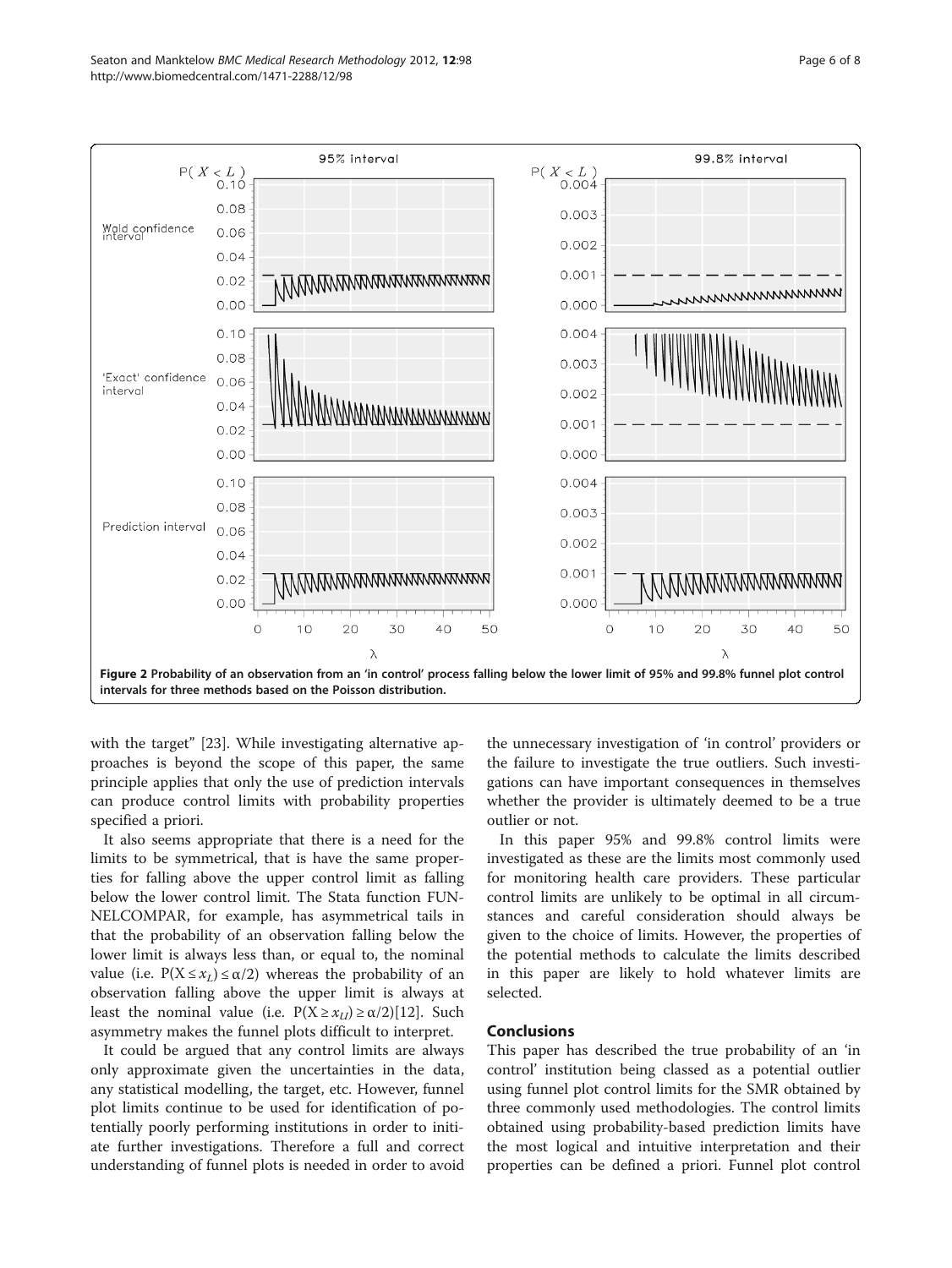<span id="page-6-0"></span>

limits for the SMR should not be based on confidence intervals.

#### Competing interests

The authors declare that they have no competing interest.

#### Authors' contributions

BM developed the initial concept for this work. Both authors performed the statistical analyses, contributed to writing of the paper and agreed the final draft.

#### Acknowledgements

The authors would like to acknowledge Shalini Santhakumaran for her helpful comments on this work. Sarah Seaton is funded by a Research Methods Fellowship award from the National Institute for Health Research. This report is independent research arising from a Research Methods Fellowship supported by the National Institute for Health Research. The views expressed in this publication are those of the authors and not necessarily those of the NHS, the National Institute for Health Research or the Department of Health.

#### Received: 31 August 2011 Accepted: 27 June 2012 Published: 16 July 2012

#### References

- 1. Spiegelhalter DJ: Surgical audit: statistical lessons from Nightingale and Codman. Journal Of The Royal Statistical Society Series A-Statistics In Society 1999, 162(Pt1):45–58.
- 2. Department of Health: Equity and excellence: Liberating the NHS. London: Department of Health; 2010.
- 3. Liddell FDK: Simple Exact Analysis of the Standardized Mortality Ratio. J Epidemiol Community Health 1984, 38(1):85–88.
- 4. Spiegelhalter D: Funnel plots for institutional comparison. Qual Saf Health Care 2002, 11(4):390–391.
- 5. Tekkis PP, Mcculloch P, Steger AC, Benjamin IS, Poloniecki JD: Mortality Control Charts for Comparing Performance of Surgical Units: Validation Study Using Hospital Mortality Data. Br Med J 2003, 326(7393):786–788A.
- 6. Spiegelhalter D: Funnel plots for comparing institutional performance. Stat Med 2005, 24(8):1185-1202.
- 7. Mohammed MA, Deeks JJ: In the context of performance monitoring, the caterpillar plot should be mothballed in favor of the funnel plot. Ann Thorac Surg 2008, 86(1):348.
- 8. Mayer EK, Bottle A, Rao C, Darzi AW, Athanasiou T: Funnel plots and their emerging application in surgery. Ann Surg 2009, 249(3):376–383.
- 9. van Dishoeck AM, Looman CWN, van der Wilden-van Lier ECM, Mackenbach JP, Steyerberg EW: Displaying random variation in comparing hospital performance. BMJ Quality & Safety 2011, 20(8):651–657.
- 10. Department of Health/Healthcare Quality Improvement Partnership: Detection and Management of Outliers. London: Department of Health; 2011.
- 11. Flowers J: Technical Briefing 2: Statistical process control methods in public health intelligence. York: Association of Public Health Observatories; 2007.
- 12. Gini R, Forni S: Funnel plots for institutional comparisons. In United Kingdom Stata Users' Group Meetings 2009.: Stata Users Group; 2009. Available at: [http://www.stata.com/meeting/uk09/uk09\\_gini\\_forni.pdf](http://www.stata.com/meeting/uk09/uk09_gini_forni.pdf) (accessed 12 July 2012).
- 13. Centre for Maternal and Child Enquiries (CEMACE): Perinatal Mortality 2008. United Kingdom. London: CEMACE; 2010.
- 14. Kirkham JJ, Bouamra O: The use of statistical process control for monitoring institutional performance in trauma care. Journal of Trauma<sup>®</sup> Injury, Infection, and Critical Care 2008, 65(6):1494–1501.